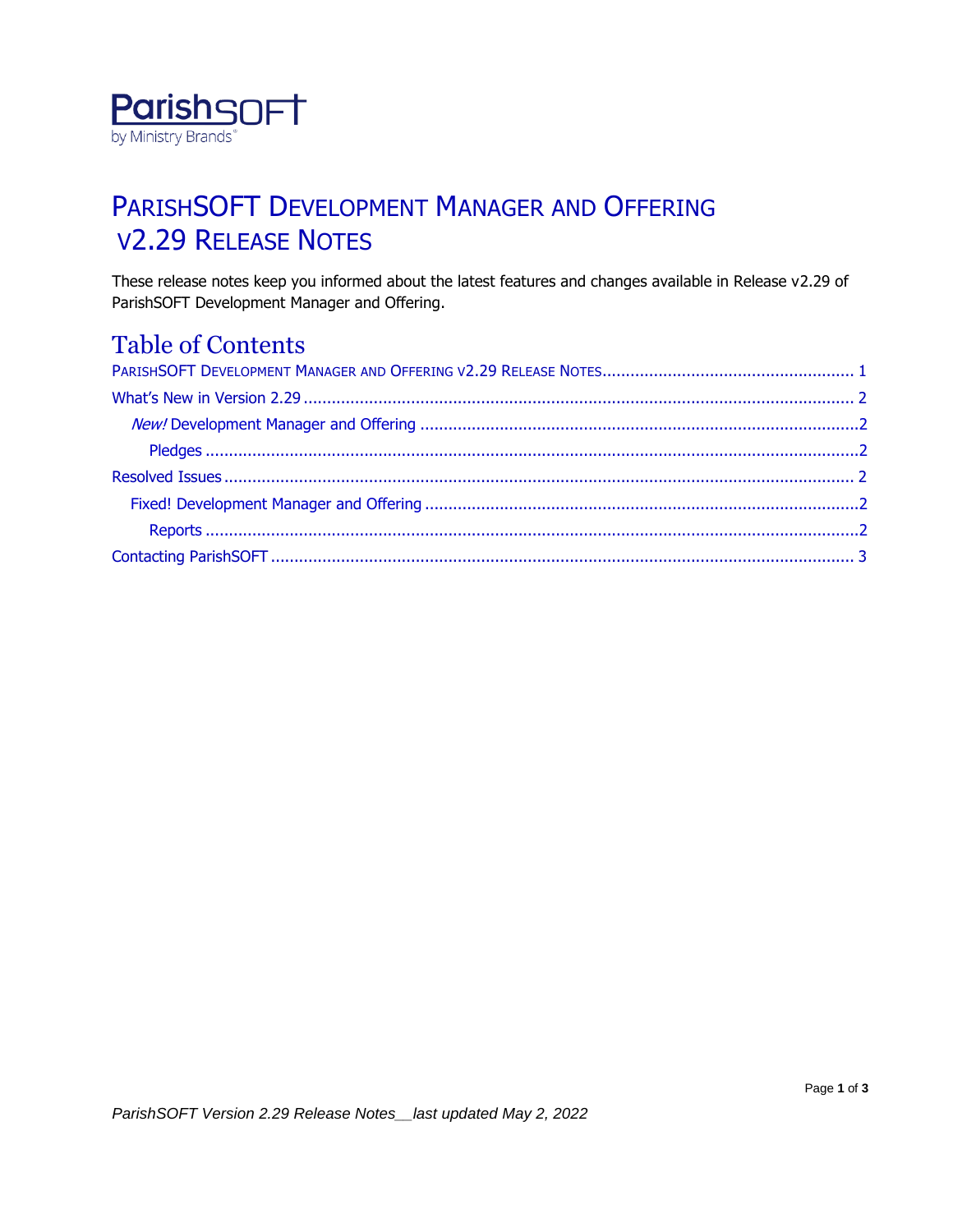<span id="page-1-0"></span>

## <span id="page-1-1"></span>*New!* Development Manager and Offering

#### <span id="page-1-2"></span>Pledges

Posting Process for Sustaining Gifts Modified to Improve Accuracy

<span id="page-1-3"></span>We modified the posting process for sustaining gift contributions to improve the likelihood that a new contribution is associated with the right sustaining gift.

## Resolved Issues

### <span id="page-1-4"></span>Fixed! Development Manager and Offering

#### <span id="page-1-5"></span>Reports

#### Fixed: Families Count in Contribution Details Report Sometimes Incorrect

<span id="page-1-6"></span>Previously, the **Contribution Details** report sometimes overreported the number of families. Families making multiple contributions were counted as distinct for each contribution made instead of only once. We fixed this issue. The report now accurately counts and reports the number of families.